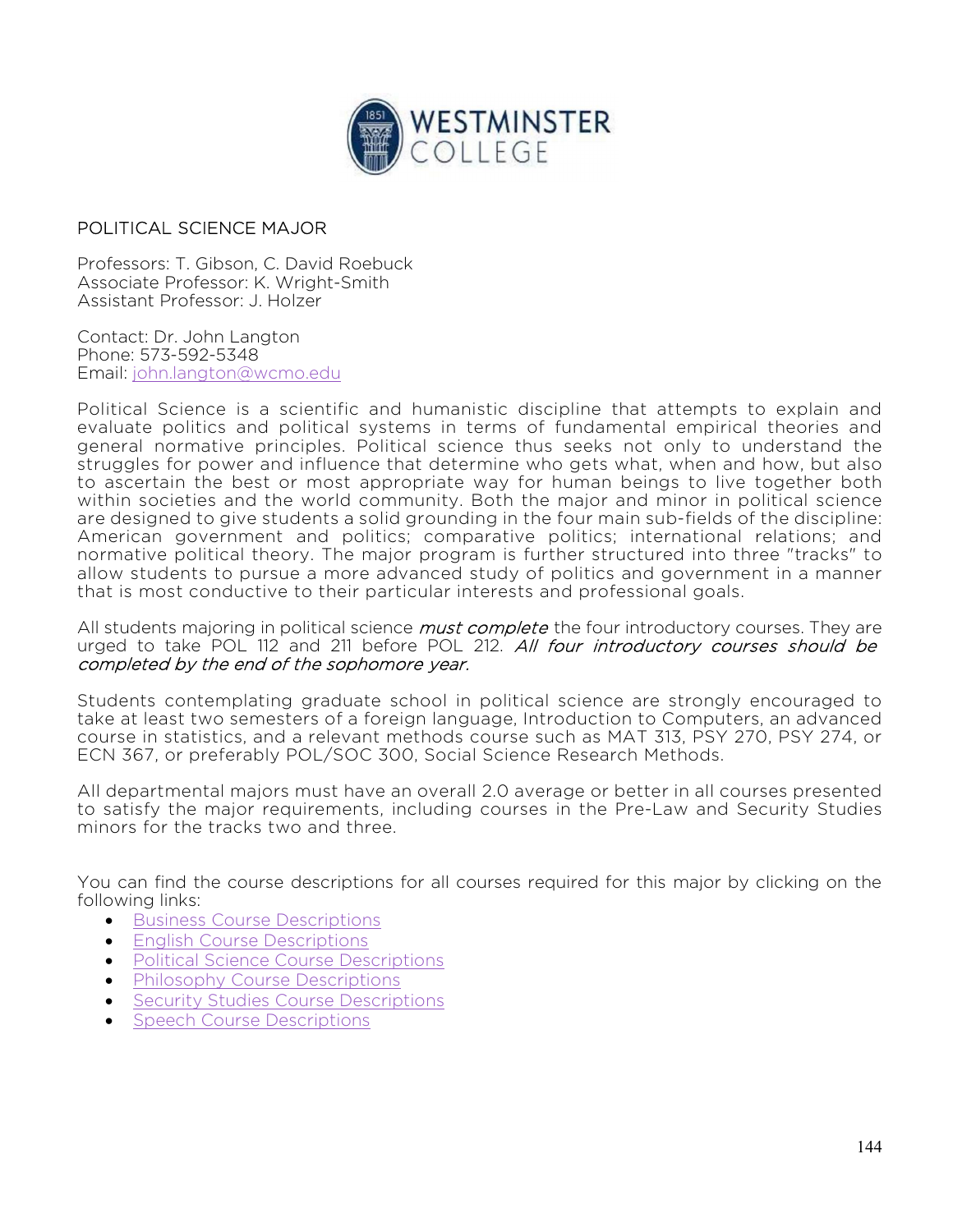## ACADEMIC REQUIREMENTS SUMMARY SHEET ACADEMIC YEAR 2021-2022

## Major: POLITICAL SCIENCE

| Student's Last Name                                                                                                                                                                                              |                                                       | First Name |                                  | Middle Initial        |       |  |  |
|------------------------------------------------------------------------------------------------------------------------------------------------------------------------------------------------------------------|-------------------------------------------------------|------------|----------------------------------|-----------------------|-------|--|--|
| Advisor<br>Date Major Declared                                                                                                                                                                                   |                                                       |            |                                  |                       |       |  |  |
| Course #                                                                                                                                                                                                         | <b>Title of Course</b>                                |            | <b>Hours</b><br>Required         | Semester<br>Completed | Grade |  |  |
|                                                                                                                                                                                                                  | Required Introductory Courses for all tracks (9 hrs): |            |                                  |                       |       |  |  |
| <b>POL 112</b>                                                                                                                                                                                                   | Introduction to Political Science                     |            | $\overline{3}$                   |                       |       |  |  |
| <b>POL 211</b>                                                                                                                                                                                                   | American Government and Politics                      |            | 3                                |                       |       |  |  |
| <b>POL 212</b>                                                                                                                                                                                                   | Introduction to International Relations               |            | $\mathcal{Z}$                    |                       |       |  |  |
| or SEC 201                                                                                                                                                                                                       | Introduction to Security Studies                      |            | $\overline{3}$                   |                       |       |  |  |
| Choose 3 elective POL courses for all tracks from any subfield; may include POL 300 (9 hrs)                                                                                                                      |                                                       |            |                                  |                       |       |  |  |
| POL 3xx/4xx                                                                                                                                                                                                      |                                                       |            | 3                                |                       |       |  |  |
| POL 3xx/4xx                                                                                                                                                                                                      |                                                       |            | $\mathfrak{Z}$                   |                       |       |  |  |
| POL 3xx/4xx                                                                                                                                                                                                      |                                                       |            | 3                                |                       |       |  |  |
|                                                                                                                                                                                                                  |                                                       |            |                                  |                       |       |  |  |
| In addition to completing 18 hours of introductory and elective courses, all POL majors<br>must complete either the Pre-Law Track, the Security Studies track, or the General<br><b>Political Science Track.</b> |                                                       |            |                                  |                       |       |  |  |
|                                                                                                                                                                                                                  | Track One: General Political Science Track (9 hrs)    |            |                                  |                       |       |  |  |
| Required: Choose one upper-level course from each of the hree subfield:                                                                                                                                          |                                                       |            |                                  |                       |       |  |  |
| <b>American Politics</b>                                                                                                                                                                                         |                                                       |            | $\overline{3}$<br>$\overline{3}$ |                       |       |  |  |
| <b>Comparative Politics</b><br><b>International Relations</b>                                                                                                                                                    |                                                       |            | 3                                |                       |       |  |  |
|                                                                                                                                                                                                                  |                                                       |            |                                  |                       |       |  |  |
| Choose three other classes from either American Politics, Comparative Politics, or International<br>Relations & Security (9 hrs) (Note: Up to 3 credit hours can be satisfied by an internship)                  |                                                       |            |                                  |                       |       |  |  |
|                                                                                                                                                                                                                  | American Politics Subfield Courses                    |            |                                  |                       |       |  |  |
| <b>POL 301</b>                                                                                                                                                                                                   | The American Presidency                               |            | $\overline{3}$                   |                       |       |  |  |
| POL 304                                                                                                                                                                                                          | American Political Theory                             |            | $\overline{3}$                   |                       |       |  |  |
| <b>POL 311</b>                                                                                                                                                                                                   | Political Parties, Voting & Campaign                  |            | $\overline{3}$                   |                       |       |  |  |
| <b>POL 314</b>                                                                                                                                                                                                   | American Constitutional Law & Politics                |            | $\overline{3}$                   |                       |       |  |  |
| <b>POL 316</b>                                                                                                                                                                                                   | American Jurisprudence                                |            | $\overline{3}$                   |                       |       |  |  |
| <b>POL 328</b>                                                                                                                                                                                                   | National Security Agencies                            |            | $\overline{3}$                   |                       |       |  |  |
| <b>POL 332</b>                                                                                                                                                                                                   | National Security Law I                               |            | $\overline{3}$                   |                       |       |  |  |
| <b>POL 342</b>                                                                                                                                                                                                   | The Supreme Court                                     |            | $\overline{3}$                   |                       |       |  |  |
| Comparative Politics Subfield Courses                                                                                                                                                                            |                                                       |            |                                  |                       |       |  |  |
| <b>POL 306</b>                                                                                                                                                                                                   | West European Government & Politics                   |            | $\mathfrak{Z}$                   |                       |       |  |  |
| <b>POL 308</b>                                                                                                                                                                                                   | Post-Soviet Politics                                  |            | $\overline{3}$                   |                       |       |  |  |
| <b>POL 335</b>                                                                                                                                                                                                   | Politics & Security of Developing Nations             |            | $\overline{3}$                   |                       |       |  |  |
| <b>POL 351</b>                                                                                                                                                                                                   | Women & Politics                                      |            | $\overline{3}$                   |                       |       |  |  |